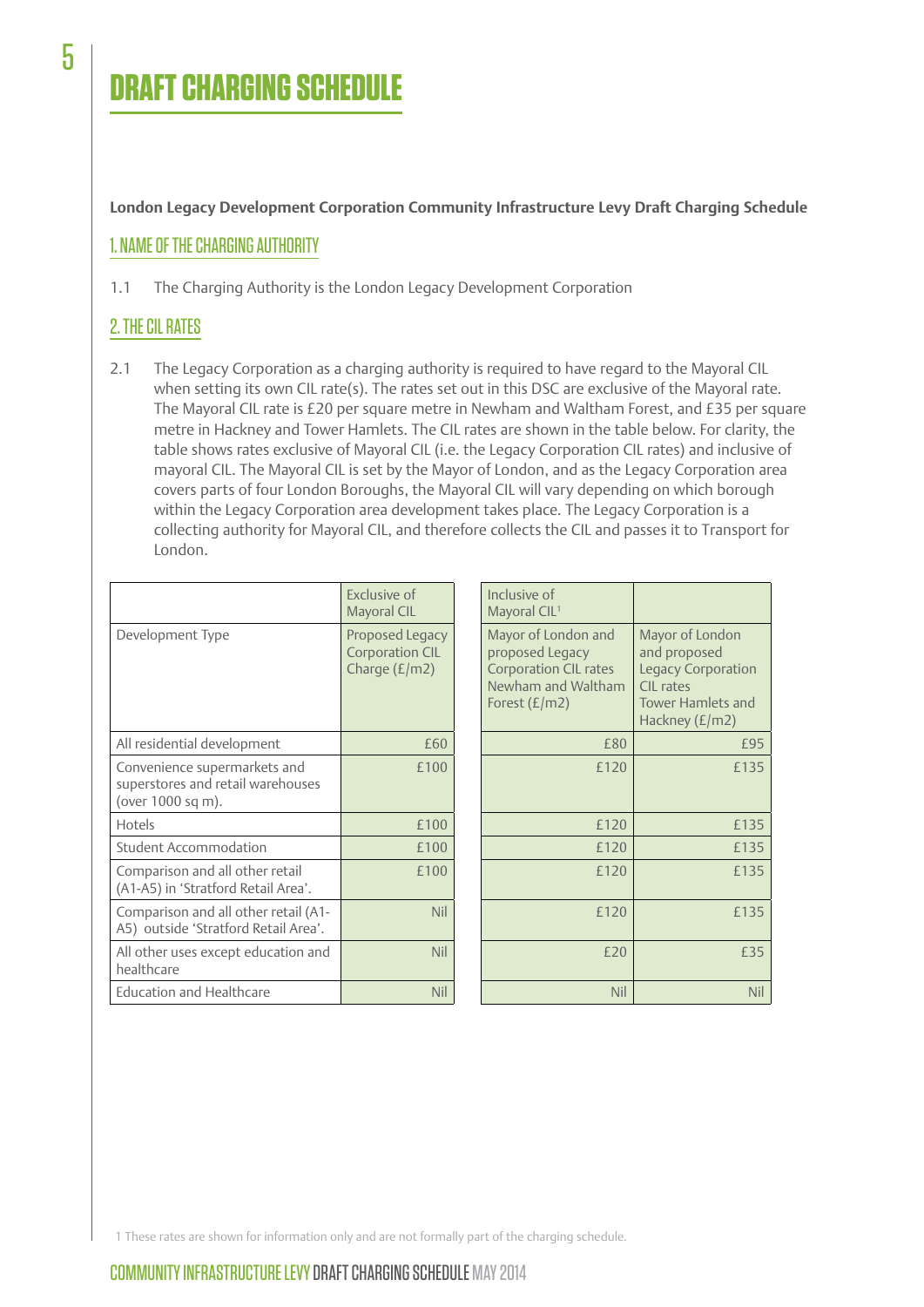## 3. DEFINITIONS

#### 3.1 **Superstores/supermark**ets:

Shopping destinations in their own right where food and convenience shopping needs are met and which can also include non-food floorspace as part of the overall mix of the unit

#### 3.2 **Retail warehousing:**

Large stores specialising in the sale of household goods (such as carpets, furniture and electrical goods), DIY items and other ranges of comparison goods, catering for a significant proportion of car-borne customers.

#### 3.3 **Convenience goods:**

Food and non-alcoholic beverages, tobacco, alcoholic beverages, newspapers and periodicals and non-durable household goods.

#### 3.4 **Comparison goods:**

Any other goods, including clothing, shoes, furniture, household appliances, tools, medical goods, games and toys, books and stationery, jewellery and other personal effects.

# **STRATFORD**

# MAP 1: STRATFORD RETAIL AREA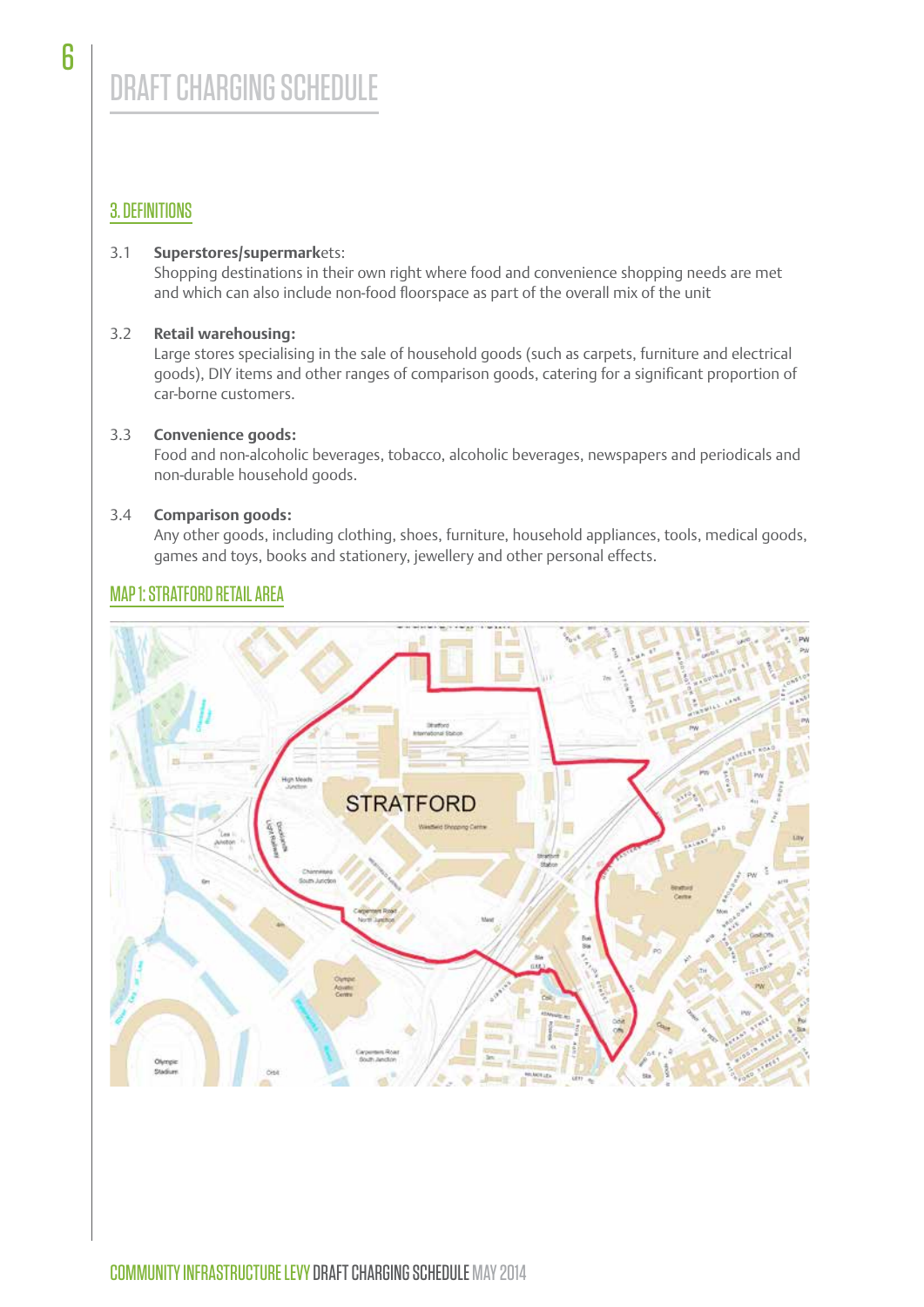# DRAFT CHARGING SCHEDULE

MAP 2: COMPARISON AND ALL OTHER RETAIL (A1-A5) OUTSIDE 'STRATFORD RETAIL AREA'



COMMUNITY INFRASTRUCTURE LEVY DRAFT CHARGING SCHEDULE MAY 2014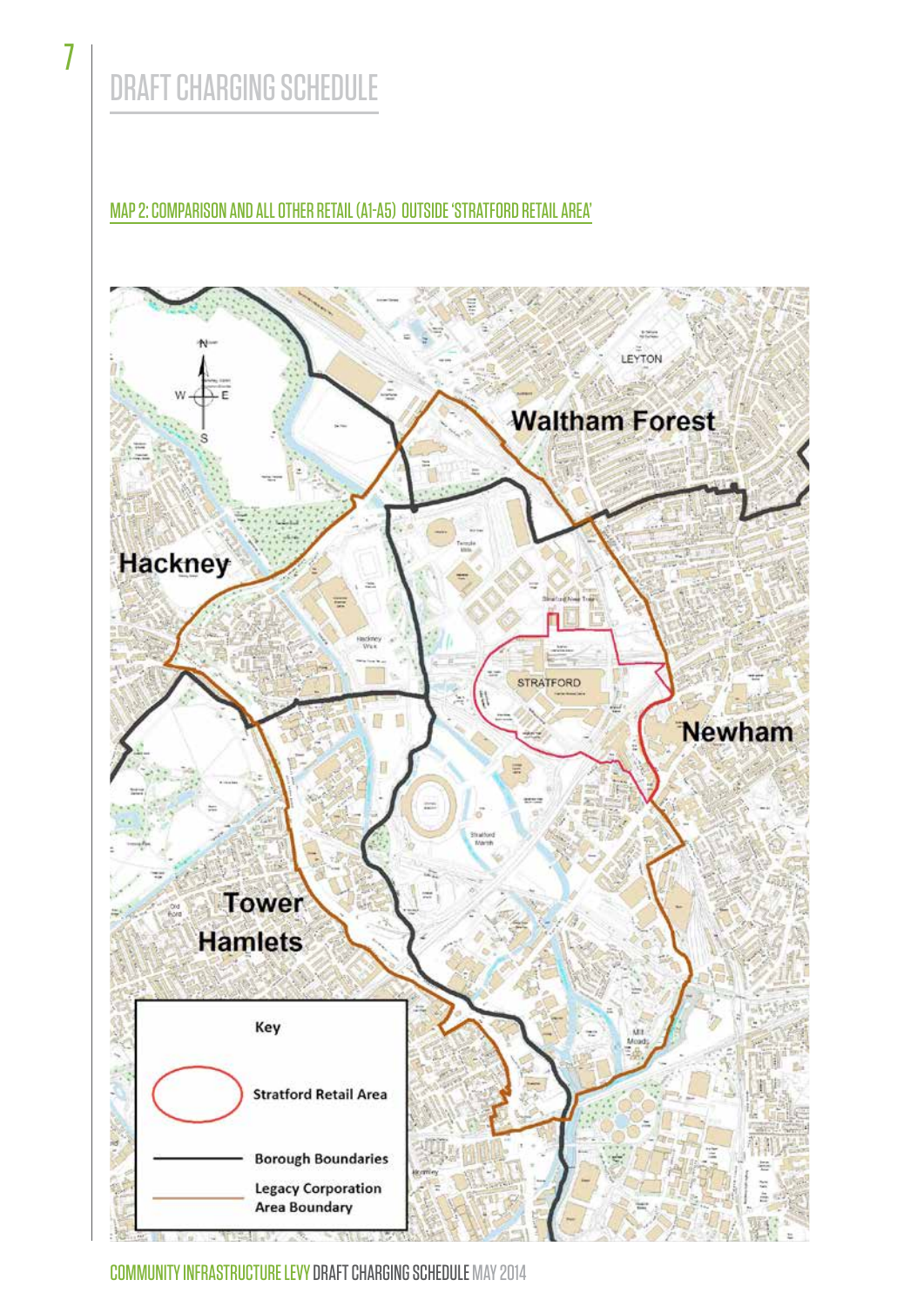# DRAFT CHARGING SCHEDULE

# 4. HOW THE CHARGEABLE AMOUNT WILL BE CALCULATED

4.1 The Chargeable amount will be calculated in accordance with the CIL regulations 2010 (as amended). The Legacy Corporation will use the following formula, as required by the regulations:



- 4.2 In most cases the deemed net chargeable area will be the gross internal area of the chargeable development<sup>2</sup>. However, the regulations allow for the gross internal area of retained parts of in-use buildings to be deducted and not charged. There are also provisions for deducting parts of existing buildings that will be demolished. Applicants are advised to look at the CIL regulations (regulation 40) and the government guidance for detailed advice.
- 4.3 Index linking will be applied as set out in the formula above, using the All in tender price index published by BCIS.
- 4.4 The regulations also allow for social housing relief, and exemptions for residential annexes or extensions. These are explained fully in the regulations and government guidance.
- 4.5 Applicants should note however that if they commence development without serving a commencement notice as required by the regulations and / or without having applied for social housing relief, then they will lose their ability to pay by instalments and / or will not be eligible for relief for social housing.
- 4.6 Legacy Corporation officers will liaise with applicants and agents to confirm the correct CIL charges, and will issue liability notices as soon as practicable after planning permission first permits developments (as required by the regulations).

2 Almost all development is chargeable development under the regulations, except for a) a building into which people do not normally go; b) a building into which people go only intermittently for the purpose of inspecting or maintaining fixed plant or machinery. The change of use of a single dwelling house to two or more separate dwellinghouses is also not chargeable development. See regulation 6 for more information.

# COMMUNITY INFRASTRUCTURE LEVY DRAFT CHARGING SCHEDUI F MAY 2014